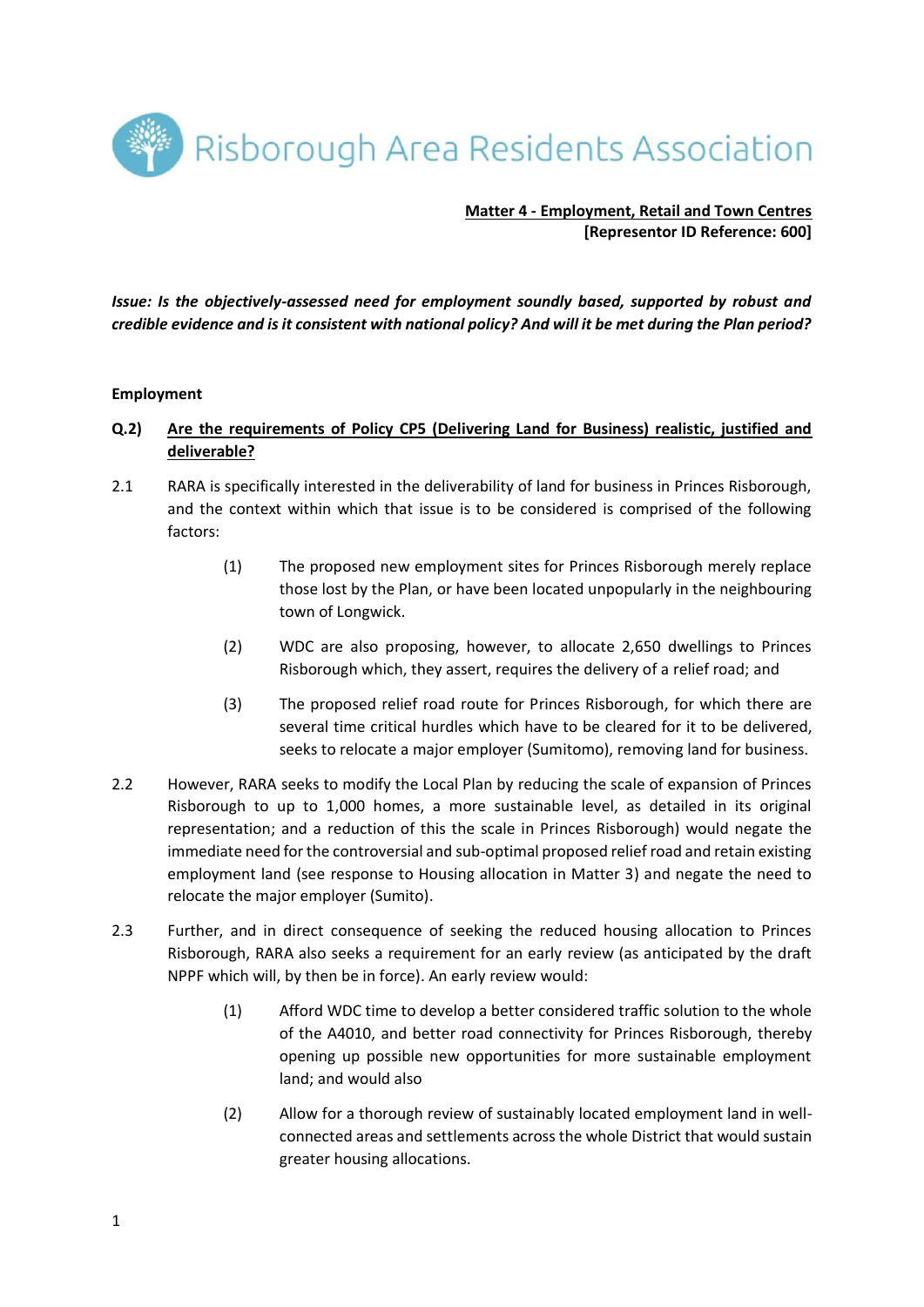## **Q.3) Are the allocations supported by a robust and comprehensive site assessment methodology, free from significant development constraints and demonstrated to be economically viable?**

- 3.1 As explained in RARA's full representation ("Representation on the Publication Version of the Wycombe District Local Plan"), Princes Risborough is not an attractive location for employers as it is remote from major transport routes (see: Tibbalds Issues and Matters, 2014, and regularly and historically reported by WDC in all previous Area and Town Plans). This alone makes the proposed expansion of Princes Risborough unsustainable, with regard matching homes with jobs, as new residents will be forced to commute.
- 3.5 However, as noted above, RARA seeks to modify the Local Plan by reducing the scale of expansion of Princes Risborough to up to 1,000 homes, accompanied by a consequential requirement for an early review of the Plan. Such a review would enable WDC to re-consider whether the housing shortfall could, as ideally it should, be met in more sustainable locations where there are better employment areas with better road links.
- 3.6 For example:
	- (1) The proposed expansion of Marlow's Globe Park and its improved transport links is welcome for the District, but should - in RARA's view - be matched by a higher housing allocation to Marlow in order to achieve a more sustainable solution, cutting the need to travel by car. An early review of the Local Plan would enable this alternative properly to be re-considered.
	- (2) Similarly, the Plan shows no significant increase in industrial capacity in the North of District where it expects to provide most of the new homes. This, too, is an imbalance which runs contrary to the sustainability imperative of cutting the need to travel by car and an early review of the Local Plan would enable this properly to be re-considered also.

## **Community Facilities**

# **Q.6) Is Policy DM29 (Community Facilities) soundly based and will it provide an effective mechanism for retaining existing and securing future community facilities?**

- 6.1 Chapter 1 and paragraph 4.6.4 of RARA's full representation ("Representation on the Publication Version of the Wycombe District Local Plan"), attached at **Appendix A**, details the issues and obstacles to improving and enhancing community facilities within the existing settlement boundary, given the highly constrained Conservation Area of Princes Risborough.
- 6.2 Proposals for improvements to, and additional community facilities at, Princes Risborough are, at best, vague in the Plan. For an expansion at the level proposed for Princes Risborough it should be essential that firm proposals for sports (a wide range), car parking, retail and parks etc. are clearly proposed and that the community has had input into this. This is not the case (see full representation 4.6.4 and Matter 1 Q6).
- 6.3 The Plan's suggestions for improved (and approved) car parking solutions are not resolved, yet essential for even the reduced expansion as sought by RARA.
- 6.4 There is no support evidence or documentation on the requirement for additional GP's to support the new population levels. The existing number of GP's for the existing population of